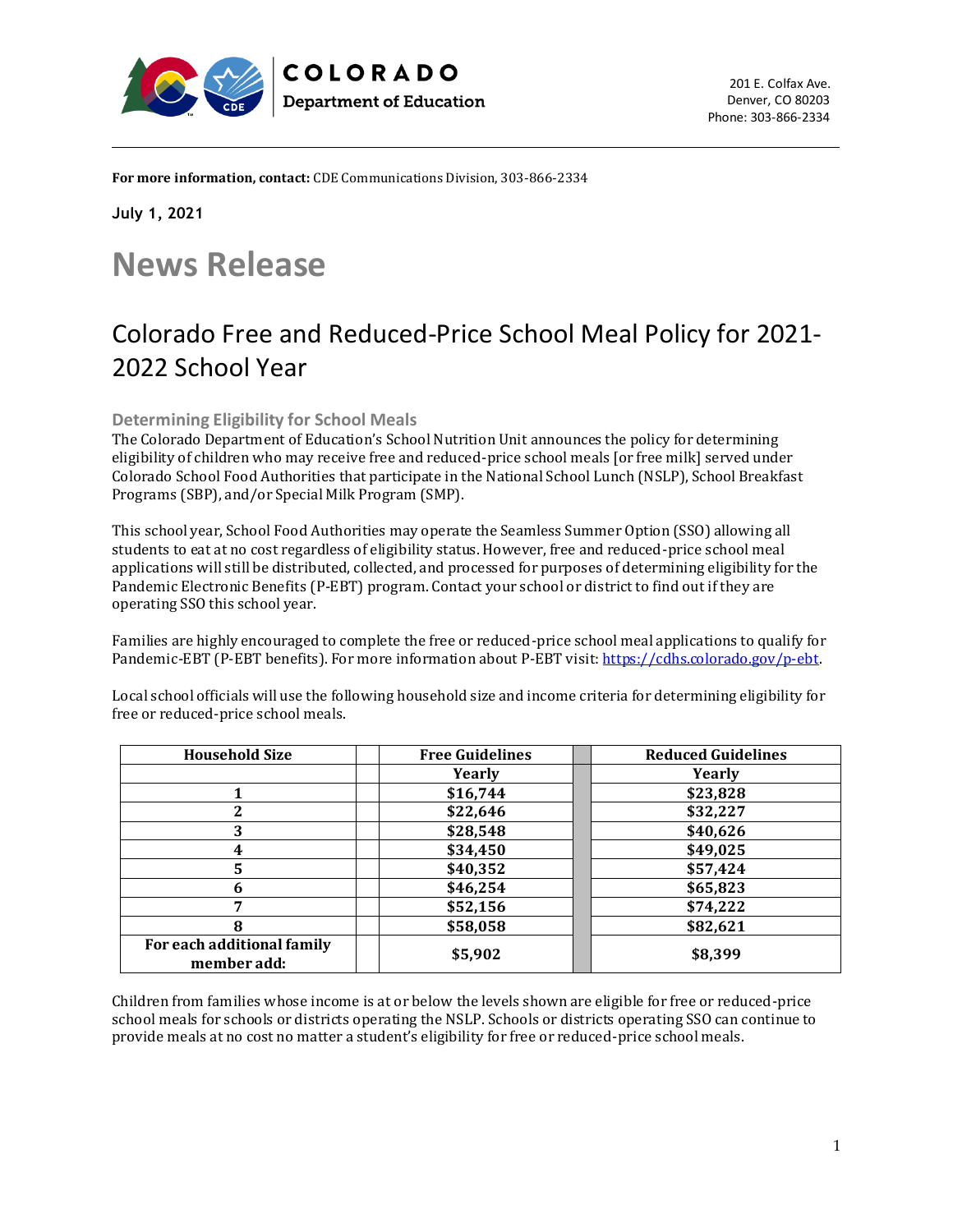



## **How to Apply**

Applications for free and reduced-price school meals, instructions and an informational letter to households are available at your local school and/or school district office. Only one application is required for all children in the household. The information provided on the application is confidential and will be used only for the purpose of determining eligibility for either school meals or P-EBT and verifying data. Immigration, migrant, citizenship or refugee status is not required to be provided during the application process, and households should continue to apply for free or reduced-price school meals. The application does require the last four numbers of a Social Security number or an indication that there is no Social Security number. Social Security number information is not reported to any organization outside of your school and/or school district.

**COLORADO** 

**Department of Education** 

Applications from households receiving Supplemental Nutrition Assistance Program (SNAP) benefits, Food Distribution Program on Indian Reservations (FDPIR) benefits or Temporary Assistance for Needy Family (TANF/Colorado Works, Basic Cash Assistance or State Diversion) benefits need to provide the respective case number and the signature of an adult household member. Eligibility for free school meals is extended to all children in the household when the application provides a case number for any household member.

Households that qualify based on income must provide the names of all household members related or not (such as grandparents, other relatives or friends), the amount of gross income each household member receives, the frequency and source of pay, the signature of an adult household member and the last four digits of that adult household member's Social Security number—or check the box if the adult household member does not have a social security number. School district or program officials may verify the information on the application at any time during the school year.

Households with children who are eligible under the Head Start, homeless, migrant, or runaway programs should contact the school for assistance in receiving meal benefits. To complete an application, the household must mark the relevant box to indicate their appropriate eligibility and the signature of an adult household member is required.

Foster children who are under the legal responsibility of a foster care agency or court are eligible for free school meals. Any foster child in the household is eligible for free school meals regardless of income. If a household has only foster children in the home and wishes to apply for free school meals, the application should be completed using the instructions for *households with foster children only*. If a household has foster and non-foster children living with them and wishes to apply for free school meals, the application should be completed using the instructions for *households with foster and non-foster children residing in the home*. Including foster children as household members may help other children in the household qualify for school meal benefits. If the foster family is not eligible to receive school meal benefits, it does not prevent a foster child from receiving free school meals.

An application cannot be approved unless it contains complete eligibility information as indicated on the application and instructions. Approved applications will also be considered for a households P-EBT eligibility.

When determined by the school district, that members of a household are receiving assistance from SNAP, TANF or FDPIR, households will be notified of their children's eligibility for free school meals. If the household receives such notice, no application is required for free or reduced-price school meal benefits. If any children in the household were not listed on the eligibility notice or not listed on the application, the household should contact the district to have benefits extended to all children in the household.

When determined by the school district, that an individual child is categorized as homeless, migrant, or runaway or is enrolled in an eligible Head Start program, households will be notified of the child's eligibility for free school meals. For any children not listed on the eligibility notice, the household should contact the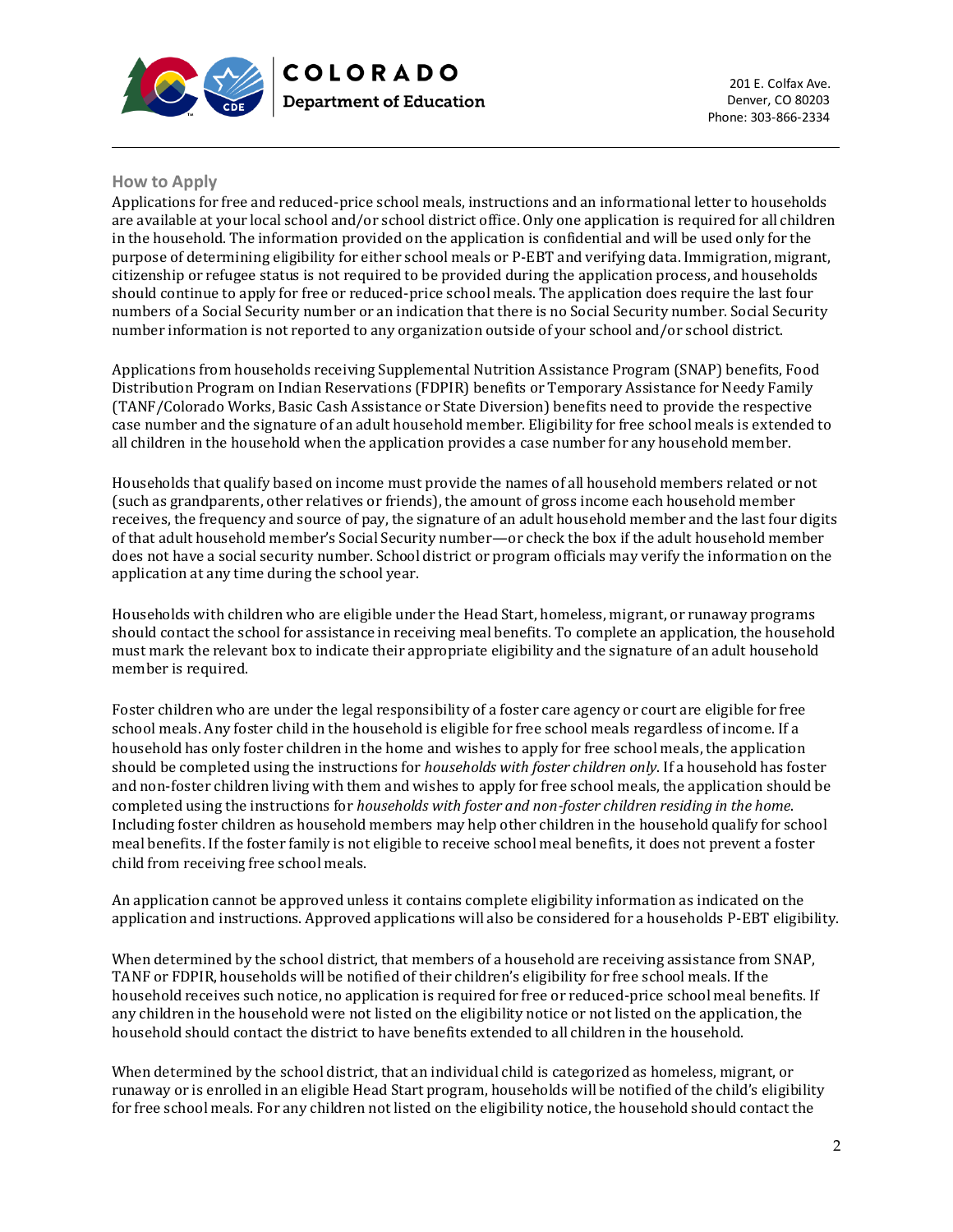



school district about eligibility under one of these programs or should submit an application for other children.

COLORADO

**Department of Education** 

The school district will notify households of their children's eligibility for free or reduced-price school meals. The eligibility is valid for the current school year and a carryover period of up to 30 operating days into the next school year. When the carryover period ends, unless the household is notified that their children are directly certified or the household submits an application that is approved, the school will not send a reminder or a notice of expired eligibility and the children must pay full price for school meals. Households notified of their children's eligibility for free or reduced-price school meals must contact the school district if they choose to decline meal benefits.

Special Supplemental Nutrition Program for Women, Infants, and Children (WIC) participants may be eligible for free or reduced-price meals. Please contact your school district.

Under the provision of the free and reduced-price school meal policy, the designated determining official for each Colorado school food authority will review applications and determine eligibility. If a household is dissatisfied with the decision, a request may be made to discuss the decision with the determining official. A formal request for a hearing to appeal the decision of the determining official may be made orally or in writing to the designated district hearing official. Contact the local school and/ or district office for the name, address and phone number of the designated hearing official. Each school district has a copy of the complete free and reduced-price school meal policy, which may be reviewed by any interested party. The policy contains an outline of the hearing procedure.

Applications may be submitted at any time during the school year. The household may complete an application if any household member(s) have a decrease in income, become unemployed, have an increase in family size, become eligible for SNAP, TANF or FDPIR benefits or become categorically eligible.

If you are eligible for free or reduced-price school meals, you may be eligible for Pandemic-EBT and SNAP. For more information on Pandemic-EBT please visit[: https://cdhs.colorado.gov/p-ebt.](https://cdhs.colorado.gov/p-ebt)

For more information on SNAP please

visit: [https://coloradopeak.secure.force.com](https://urldefense.proofpoint.com/v2/url?u=https-3A__coloradopeak.secure.force.com_-3Ffs-3Dy&d=DwMFaQ&c=sdnEM9SRGFuMt5z5w3AhsPNahmNicq64TgF1JwNR0cs&r=SyQRVIvn8gtJrhsvyCQUWffhhsviFWO2x2WViDD6tA0&m=BD8mD67XgQMQESi0WHUR-DLG8isqkpvTMnAmFY9rE5I&s=lr9LxeolPlLG4_PUeIldWhhV4qUo0JoAe4uHBOwG9Gk&e=) or [https://www.colorado.gov/cdhs/supplemental-nutrition](https://urldefense.proofpoint.com/v2/url?u=https-3A__www.colorado.gov_pacific_cdhs_supplemental-2Dnutrition-2Dassistance-2Dprogram-2Dsnap&d=DwMFaQ&c=sdnEM9SRGFuMt5z5w3AhsPNahmNicq64TgF1JwNR0cs&r=SyQRVIvn8gtJrhsvyCQUWffhhsviFWO2x2WViDD6tA0&m=BD8mD67XgQMQESi0WHUR-DLG8isqkpvTMnAmFY9rE5I&s=Of1Ywm1psPtJJ2nsX5uH3FkTHiIpMrBUCOQg0Gpc9cc&e=)[assistance-program-snap.](https://urldefense.proofpoint.com/v2/url?u=https-3A__www.colorado.gov_pacific_cdhs_supplemental-2Dnutrition-2Dassistance-2Dprogram-2Dsnap&d=DwMFaQ&c=sdnEM9SRGFuMt5z5w3AhsPNahmNicq64TgF1JwNR0cs&r=SyQRVIvn8gtJrhsvyCQUWffhhsviFWO2x2WViDD6tA0&m=BD8mD67XgQMQESi0WHUR-DLG8isqkpvTMnAmFY9rE5I&s=Of1Ywm1psPtJJ2nsX5uH3FkTHiIpMrBUCOQg0Gpc9cc&e=)

## **Non-discrimination Statement**

In accordance with Federal civil rights law and U.S. Department of Agriculture (USDA) civil rights regulations and policies, the USDA, its Agencies, offices, and employees, and institutions participating in or administering USDA programs are prohibited from discriminating based on race,

color, national origin, sex, disability, age, or reprisal or retaliation for prior civil rights activity in any program or activity conducted or funded by USDA.

Persons with disabilities who require alternative means of communication for program information (e.g. Braille, large print, audiotape, American Sign Language, etc.), should contact the Agency (State or local) where they applied for benefits. Individuals who are deaf, hard of hearing or have speech disabilities may contact USDA through the Federal Relay Service at (800) 877-8339. Additionally, program information may be made available in languages other than English.

To file a program complaint of discrimination, complete th[e USDA Program Discrimination Complaint Form,](http://www.ocio.usda.gov/sites/default/files/docs/2012/Complain_combined_6_8_12.pdf) (AD-3027) found online at[: How to File a Complaint,](http://www.ascr.usda.gov/complaint_filing_cust.html) and at any USDA office, or write a letter addressed to